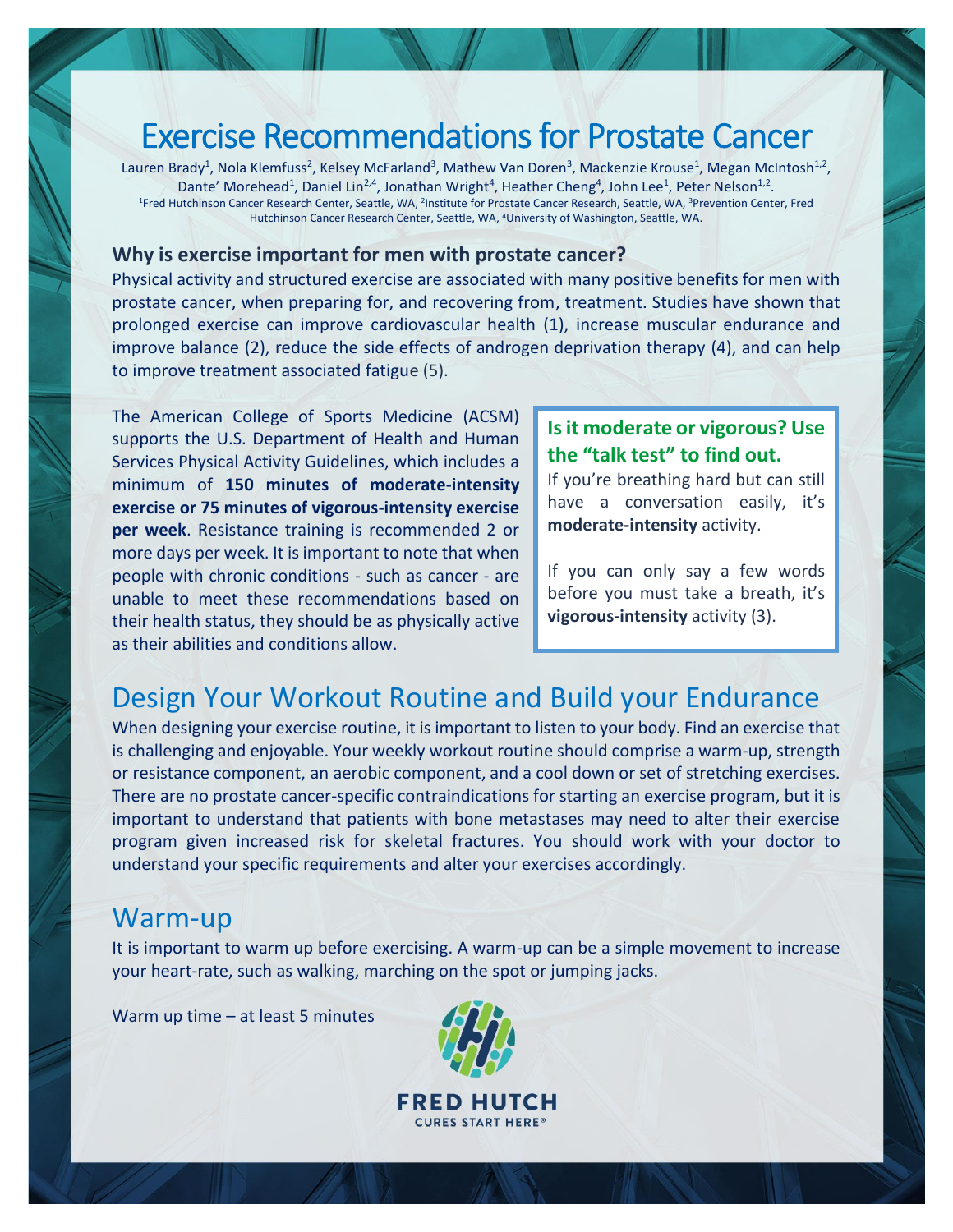### Aerobic Exercise

Aerobic exercise is any exercise that increases your heart-rate and your breathing, and is sustained over a period of time. It takes at least 5 minutes to build to a moderate level of intensity and it is best to try to continue and maintain your aerobic exercise for a longer duration.

The chart below describes an appropriate progression for a new aerobic exercise program for an individual performing **moderate intensity exercise** five days per week:

| Week #         | <b>Total # of Exercise</b><br><b>Sessions per Week</b> | <b>Minutes of Aerobic</b><br><b>Exercise per Session</b> | <b>Total Minutes per</b><br><b>Week</b> |
|----------------|--------------------------------------------------------|----------------------------------------------------------|-----------------------------------------|
| $\mathbf{1}$   | 3                                                      | 15                                                       | 45                                      |
| $\overline{2}$ | 3                                                      | 20                                                       | 60                                      |
| 3              | 3                                                      | 25                                                       | 75                                      |
| 4              | 3                                                      | 30                                                       | 90                                      |
| 5              | $\overline{4}$                                         | 30                                                       | 120                                     |
| 6              | $\overline{4}$                                         | 30                                                       | 120                                     |
| 7              | $\overline{4}$                                         | 30                                                       | 120                                     |
| $8+$           | 5                                                      | 30                                                       | 150                                     |

**FRED HUTCH CURES START HERE®** 

## What Counts?

Whatever gets you moving!



Even things you have to do anyway

Image credit: Centers for Disease Control and Prevention, www.cdc.org/physicalactivity/basics /adults/index.htm



Even things that don't feel like exercise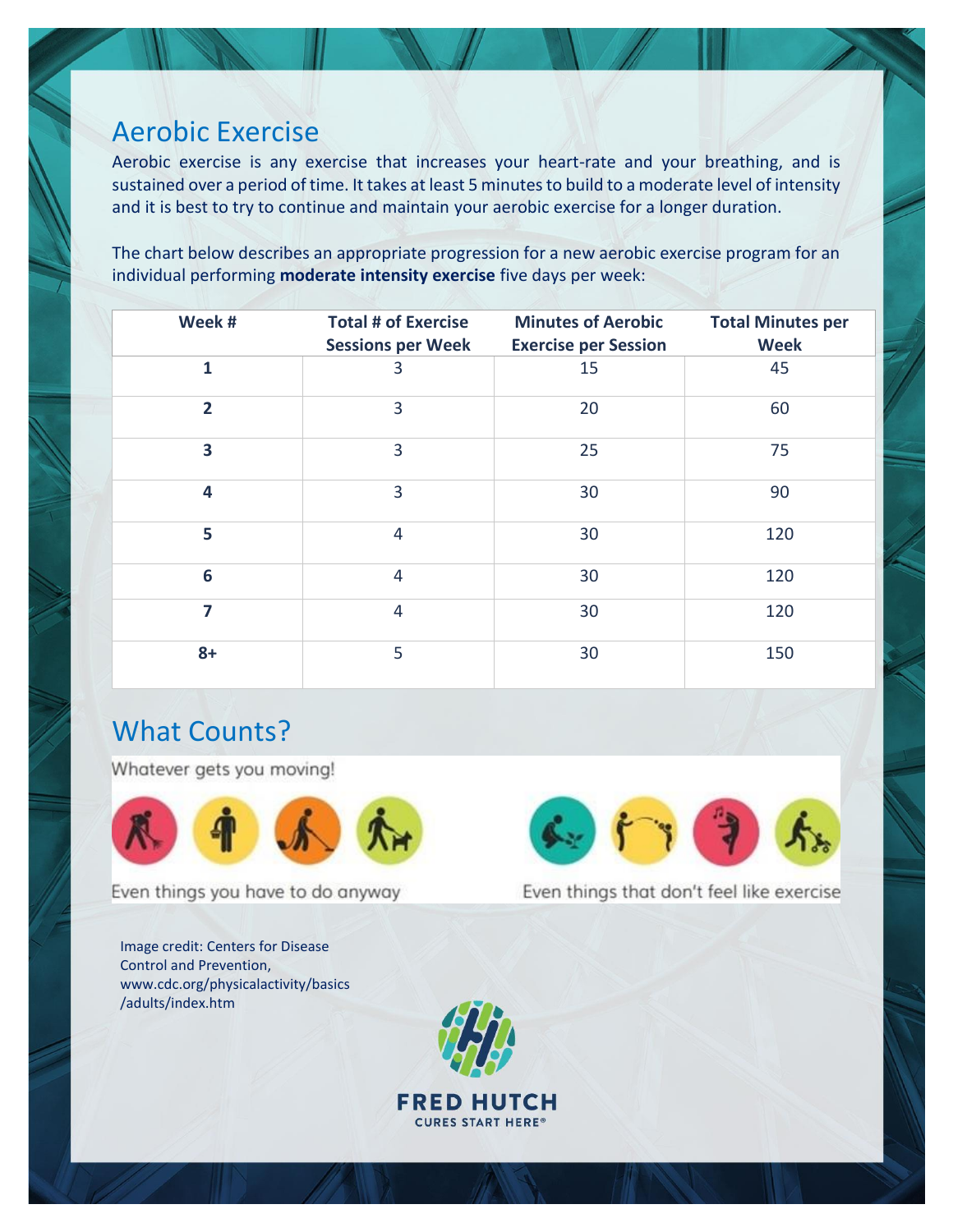## Resistance Exercise/ Strength Training

Resistance training is purposeful strength related exercises that improve muscle strength and endurance. Resistance training should be completed 2-3 days per week and include exercises for all major muscle groups. Perform 8 to 10 exercises, 8 to 12 repetitions, and 2 to 3 sets of each exercise depending on your ability. Progress slowly and have a plan.

## How to do a straight arm plank:

#### **Modified Plank – Level 1**

Stand at a counter top with your weight supported through your hands on top. Keep your trunk straight using your abdominal muscles and keep your head in line with your body. Do not hold your breath.

| <b>Repeat:</b>   | 8 times  |
|------------------|----------|
| Hold:            | 1 second |
| <b>Complete:</b> | 2 sets   |

#### **Modified Plank – Level 2 (pictured)**

Support your body on your elbows. Keep your spine neutral, tuck tailbone and hold.

| <b>Repeat:</b> |  |
|----------------|--|
| Hold:          |  |
| Complete:      |  |

**Repeat:** 8 times 15 seconds **Complete:** 2 sets



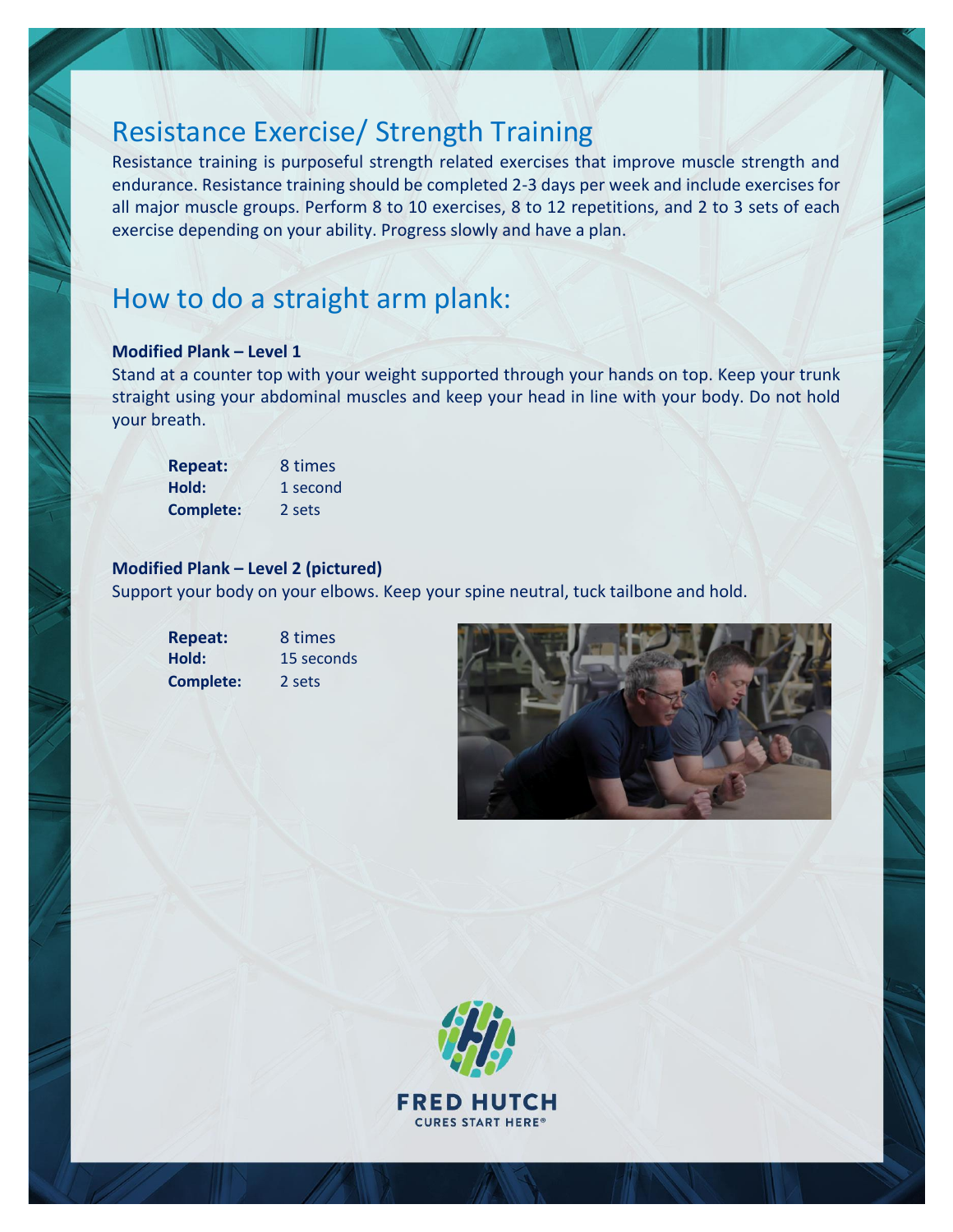## How to do a push-up:

#### **Wall push-up - Level 1**

Start with your hands at chest height and shoulder width apart on the wall. Lower yourself to the wall in a controlled manner and return to start position.

| <b>Repeat:</b>   | 8 times  |
|------------------|----------|
| Hold:            | 1 second |
| <b>Complete:</b> | 2 sets   |

#### **Counter push-up - Level 2**

Perform at a slant using a kitchen or bathroom counter. Support yourself with hands on the counter shoulder width apart. Slowly lower yourself towards the counter keeping head and hips in line with body. Push yourself back up to starting position.

| <b>Repeat:</b>   | 8 times  |
|------------------|----------|
| Hold:            | 1 second |
| <b>Complete:</b> | 2 sets   |

#### **Chair push-up – Level 3 (pictured)**

Keeping your body in a neutral position with proper core posturing, lower your body to chair performing a push-up. Return to starting position without a dip in your lower back.

Hold: 1 second **Complete:** 2 sets

**Repeat:** 8 times



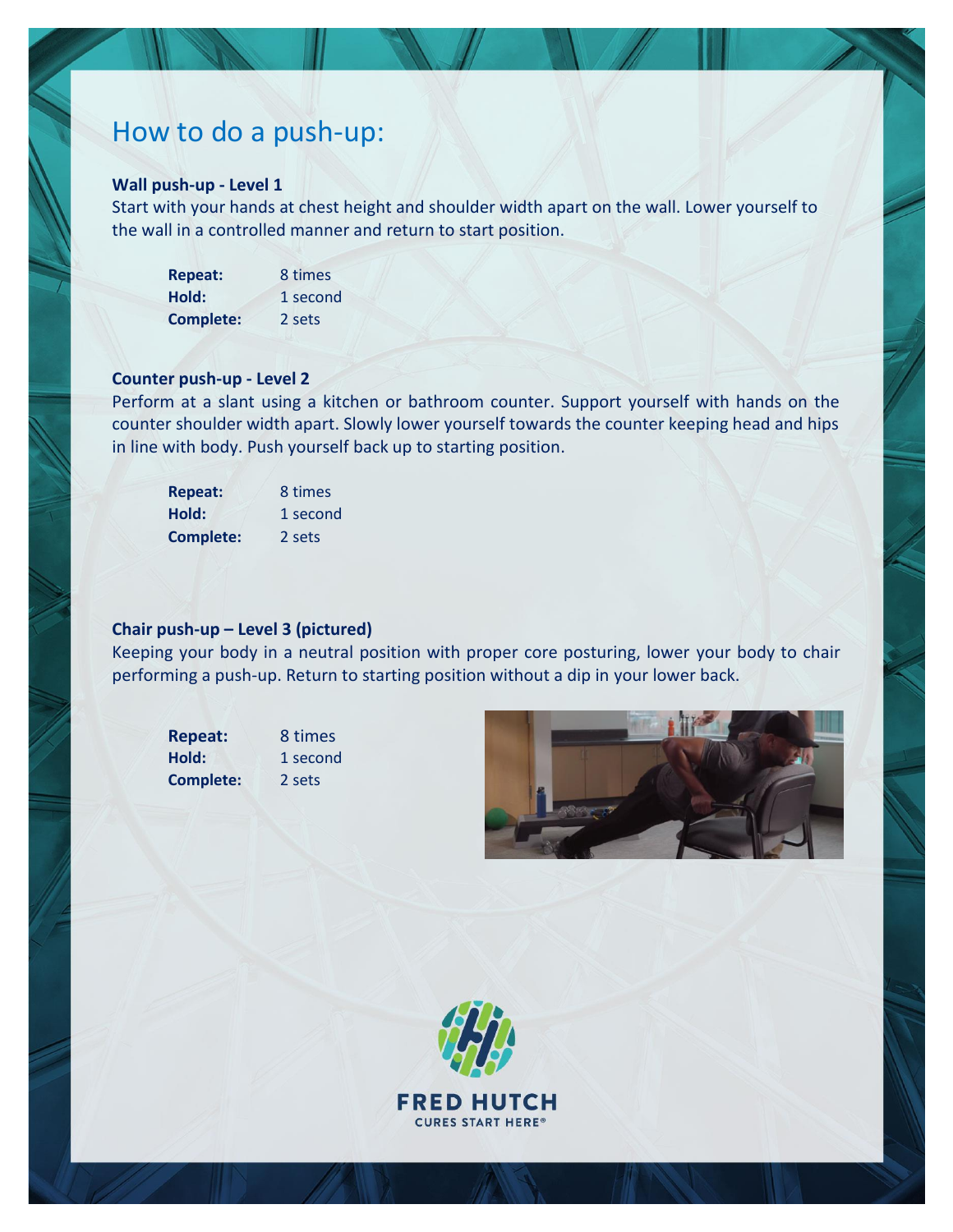## How to do a seated trunk twist:

#### **Seated trunk twist – Level 1**

While sitting in a chair, place your palms hands together in front of your chest. Slowly, twist your torso from one side to the other to engage your core muscles.

**Repeat:** 8 times Hold: 1 second **Complete:** 2 sets



#### **Seated trunk twist - Level 2**

Remaining seated in the same position as level 1, hold a waited object in your hands and twist your torso slowly from one side to the other.

Hold: 1 second **Complete:** 2 sets

**Repeat:** 8 times



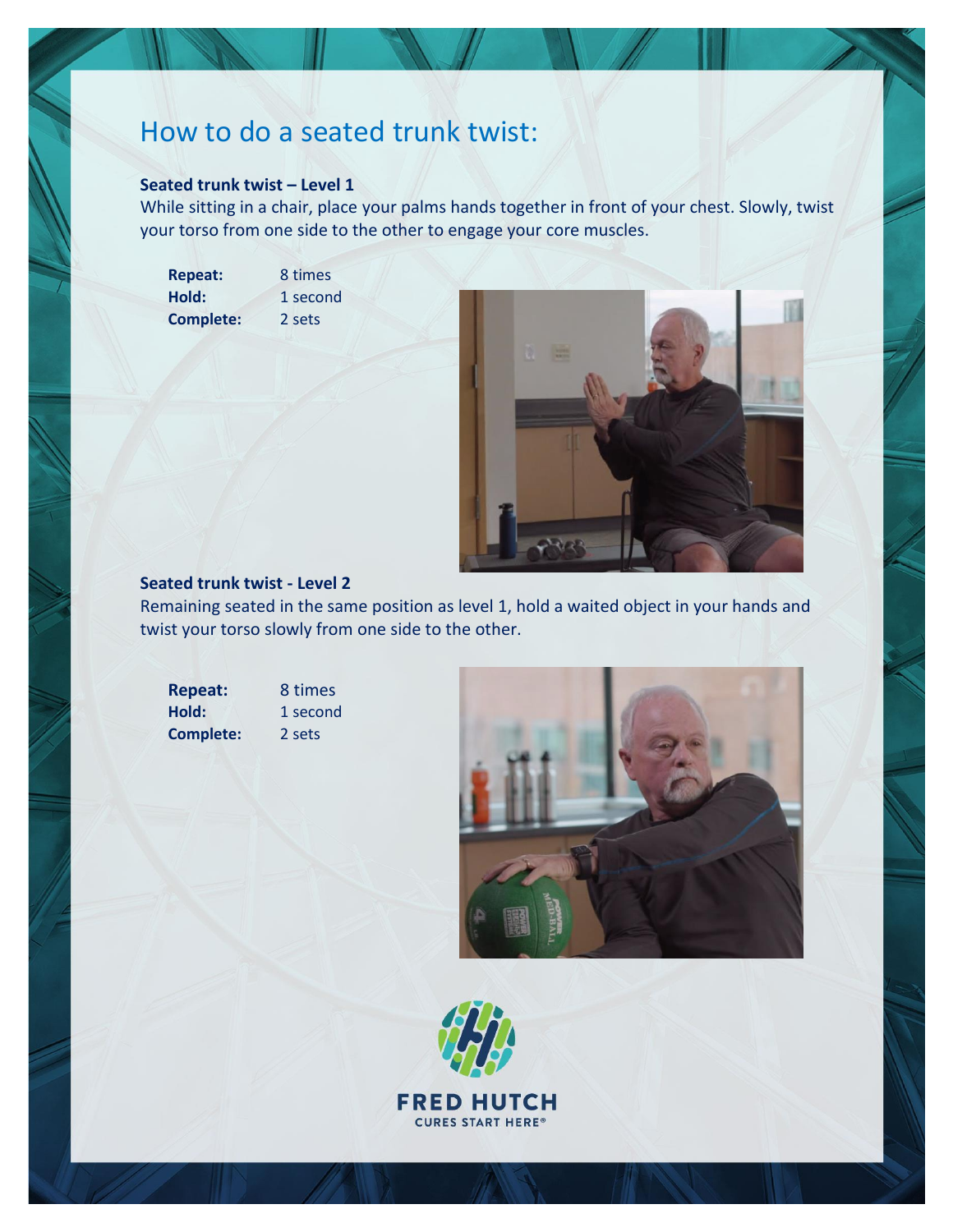### How to do a seated boat hold:

**Seated boat hold:** Sit at the edge of a sturdy chair and maintain good posture as you lean back. You will feel the weight shift behind your seat bones and your abdominal muscles working. Do not lean so far back that you feel your back aching. Hold for 3-5 breaths or until you feel adequately challenged. To progress lift one leg during the hold. For further progression lift both legs.

**Complete:** 2 sets

Hold: 10-20 seconds





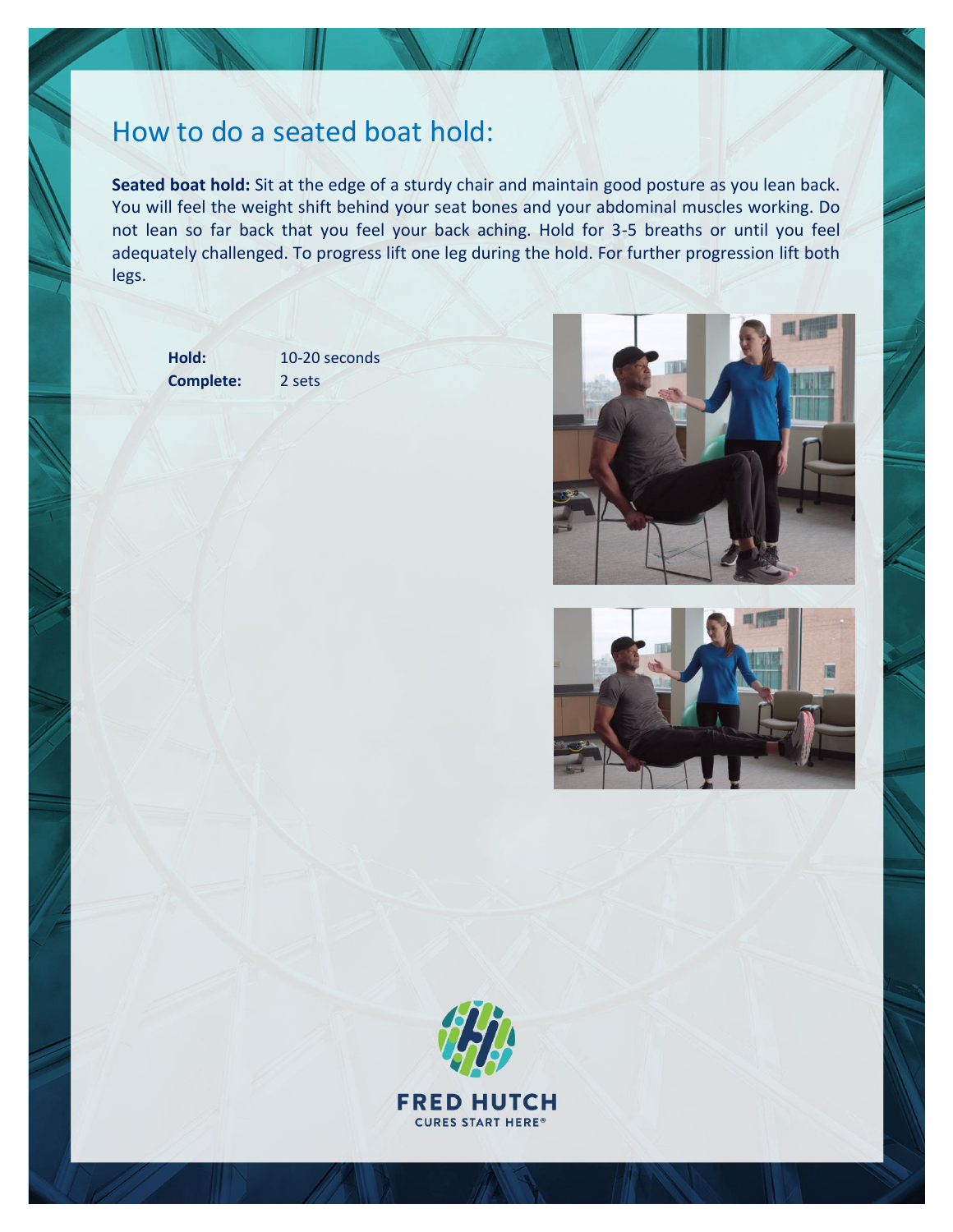# How to do a seated bicep curl:

**Seated bicep curl:** While in a seated position hold a dumbbell or weighted object in each hand, resting on your thigh. Lift both hands towards your chest, bending at the elbows. Lower weights back down and repeat.

**Repeat:** 8 times Hold: 1 second **Complete:** 2 sets



### How to do a single arm row:

**Single arm row:** In a seated position, start with a dumbbell or weighted household object in your right hand. Place your right leg out straight in front of you. Sit up tall, keeping good posture, and hinge forward at the waist. Extend arm down the side of your body close to your hip. Bring elbow towards the ceiling and back down the side of your body close to your hip. Inhale as you draw back your elbow, exhale as you extend your arm. Alternate arms to complete a set.

**Complete:** 2 sets

**Repeat:** 8 times Hold: 1 second



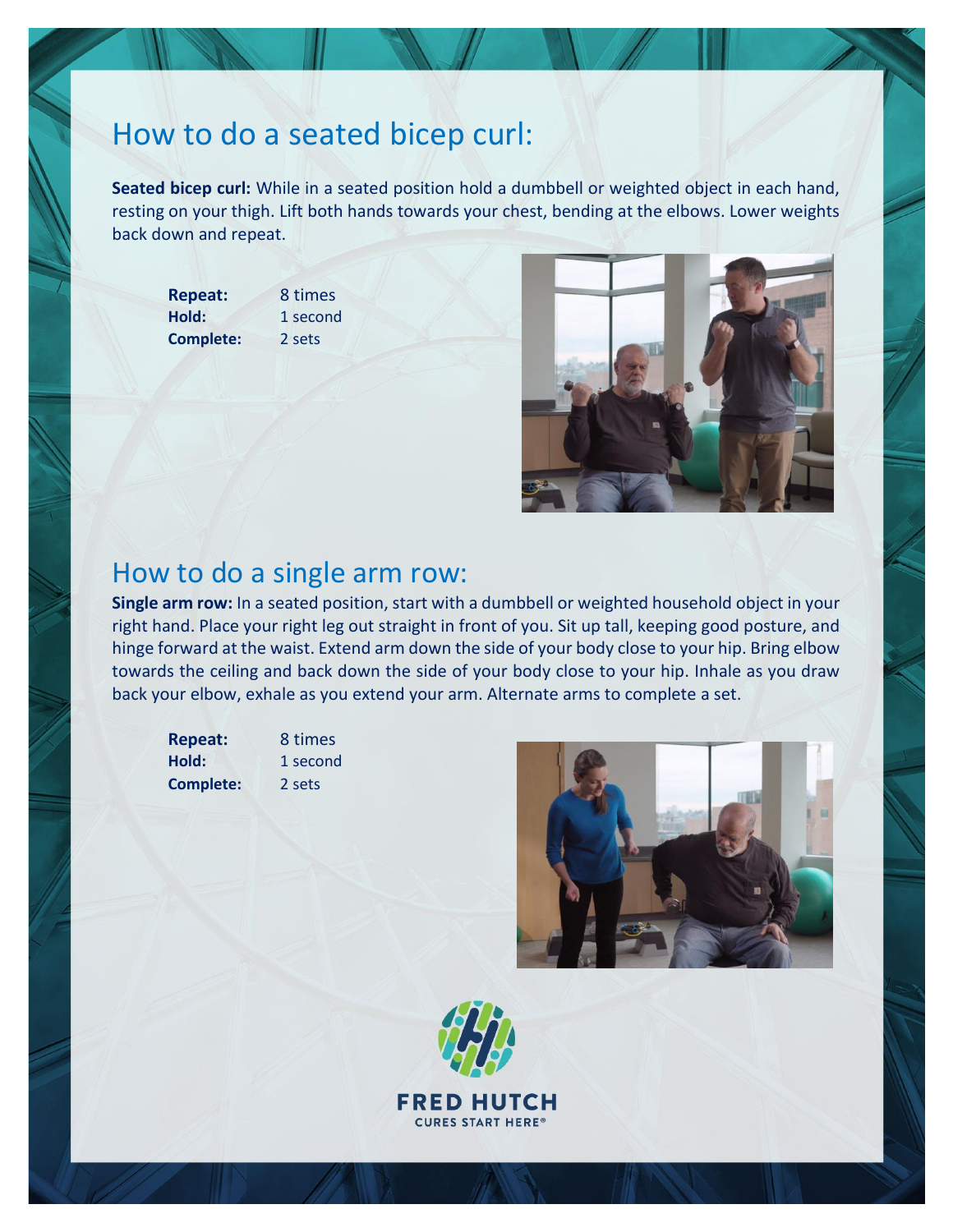### How to do a single leg press and chair stand:

#### **Single leg press – Level 1**

Sit on a chair and maintain good posture. Extend one leg out and then bring it back in towards your chest. Alternate legs to complete a set.

| <b>Repeat:</b>   | 8 times  |
|------------------|----------|
| Hold:            | 1 second |
| <b>Complete:</b> | 2 sets   |

#### **Single leg press – Level 2 (pictured)**

Rest a weight on your thigh as you sit on a chair and maintain good posture. Extend one leg out and then bring it back in towards your chest. Alternate legs to complete a set.

| <b>Repeat:</b>   | 8 times  |
|------------------|----------|
| Hold:            | 1 second |
| <b>Complete:</b> | 2 sets   |

#### **Chair stand – Level 3**

Sitting on your chair, cross your arms over your chest, engaging your core. Keeping your weight on your heels, stand up and then sit all the way back down.

| <b>Repeat:</b> | 8 time |
|----------------|--------|
| Hold:          | 1 secc |
| Complete:      | 2 sets |

**Repeat:** 8 times **Hold:** 1 second





**FRED HUTCH CURES START HERE®**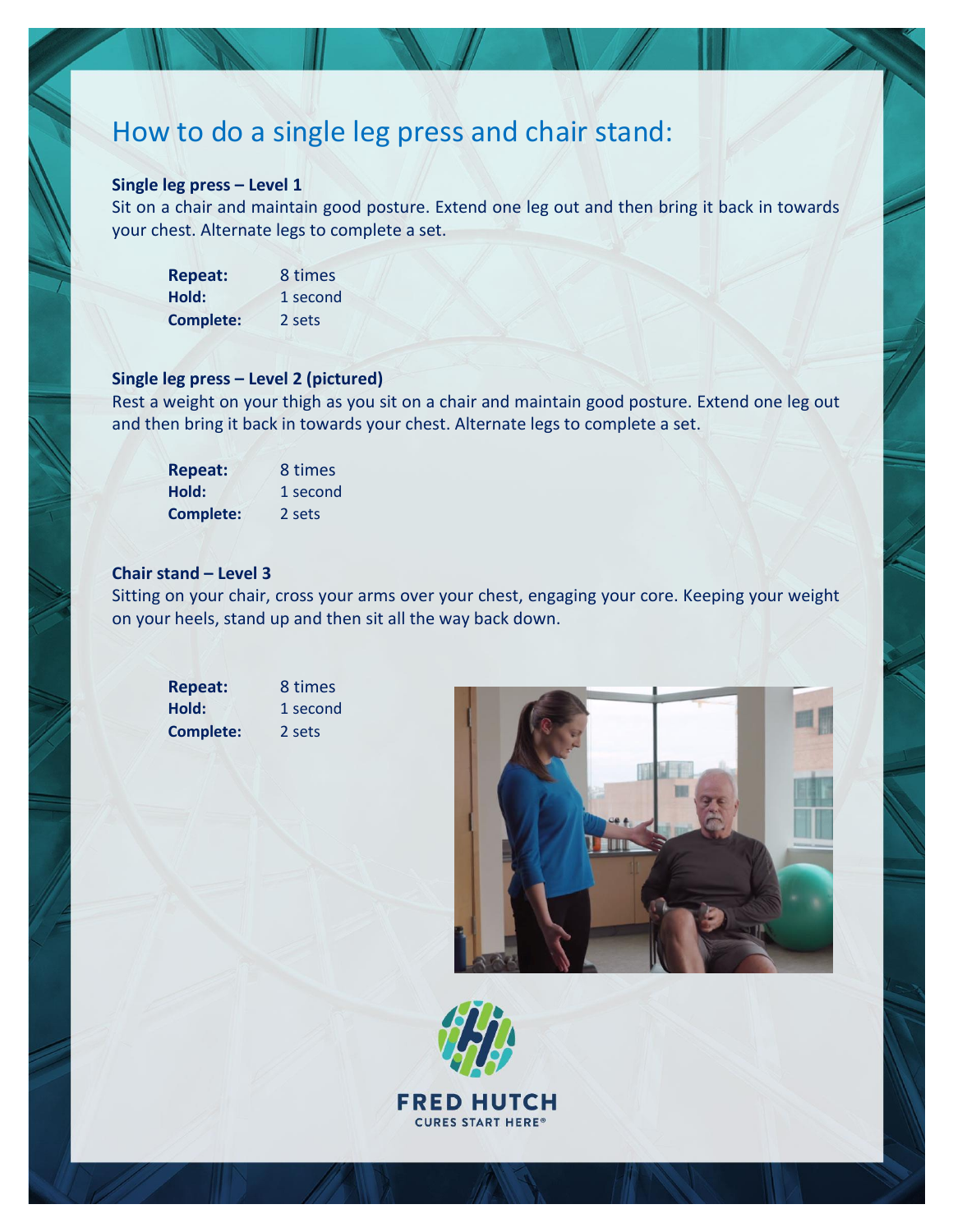### How to do a standing calf raise:

**Standing calf raise - Level 1** – Stand with your feet together, hands on your hips. Raise your heels a few inches until you are on your tiptoes. Hold this position and then lower your heels, feeling a stretch in your calf muscles. For additional balance you can hold onto a person or sturdy object as you repeat this movement.

**Repeat:** 8 times Hold: 1 second **Complete:** 2 sets



**Advanced standing calf raise - Level 2** – Stand at the edge of a step with your hands on your hips. Raise your heels a few inches off the step so you are on your tiptoes. Hold this position and then lower your heels. As you lower, your heels will hang on the edge of the step providing a stretch in your calf muscles. For additional balance you can hold onto a person or sturdy object as you repeat this movement.

**Repeat:** 8 times **Hold:** 1 second **Complete:** 2 sets





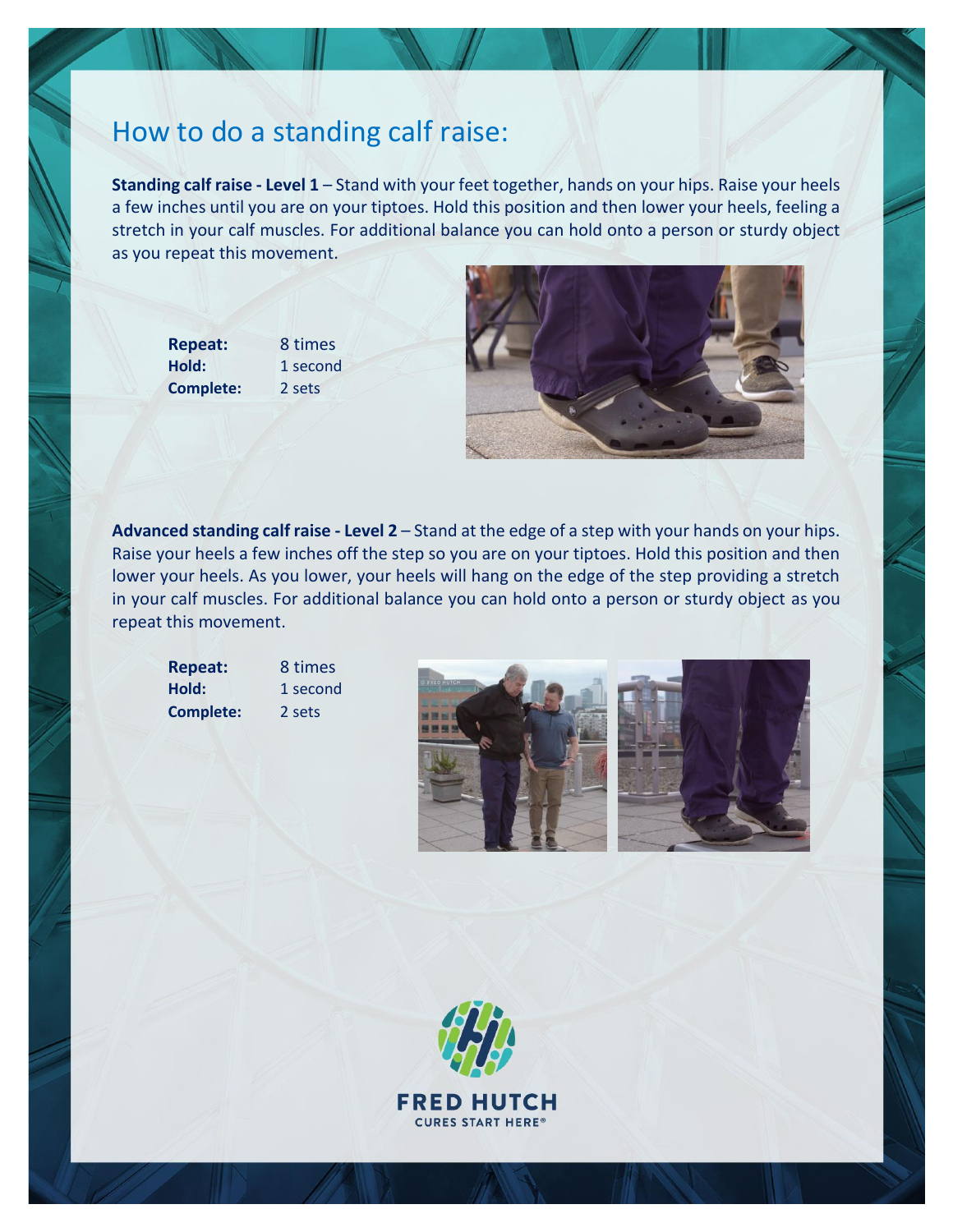## How to do a side box squat:

#### **Side box squat – Level 1**

Place your left foot on the center of a box or step and your right foot on the floor. Step up onto the box with your right foot and then step back down. Alternate feet to complete set.

**Repeat:** 8 times Hold: 1 second **Complete:** 2 sets



#### **Side box squat – Level 2**

Place your left foot on the center of the box or step and your right foot on the floor, shoulder width apart. Slightly squat down and use your right foot to step up on the box and then back down. Alternate feet to complete set.

- **Complete:** 2 sets
- **Repeat:** 8 times Hold: 1 second



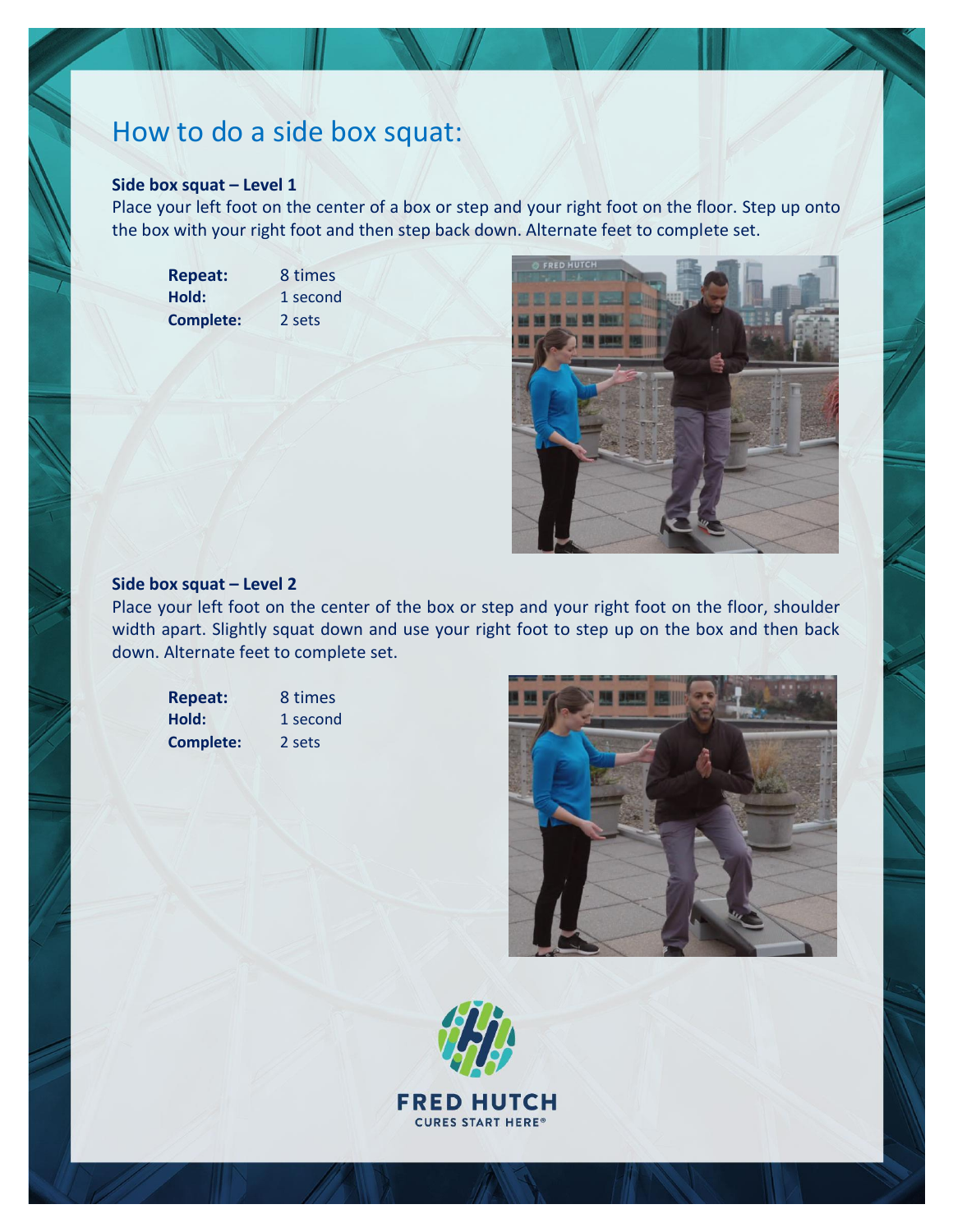## Cool Down and Stretching

It is important to cool down and stretch after exercising. Your muscles will be warm and stretching after exercising can help to prevent exercise related muscle strain or pain.

### How to do stretching exercises:

All stretches should be held for 30-60 seconds. Each stretch should be taken to the point at which mild tension is felt but not to the point of pain. Hold each stretch stationary (no bouncing) and remember to breathe while holding each stretch.

**Calf stretch** - Back leg heel should be flat, with your toes pointing forward. Bring your hips forward towards a wall.

**Hamstring stretch** – Keep your back straight and bend at your hips

**Shoulder stretch** – Pull your elbow across your body

**Tricep stretch** – Reach over your head and pull your elbow back

**Neck Stretch** – Rotate your head side to side and forward only

**Quadricep stretch –** Pull your foot/ankle towards your behind. Keep your leg in line with your body



Hamstring stretch



Quadricep stretch